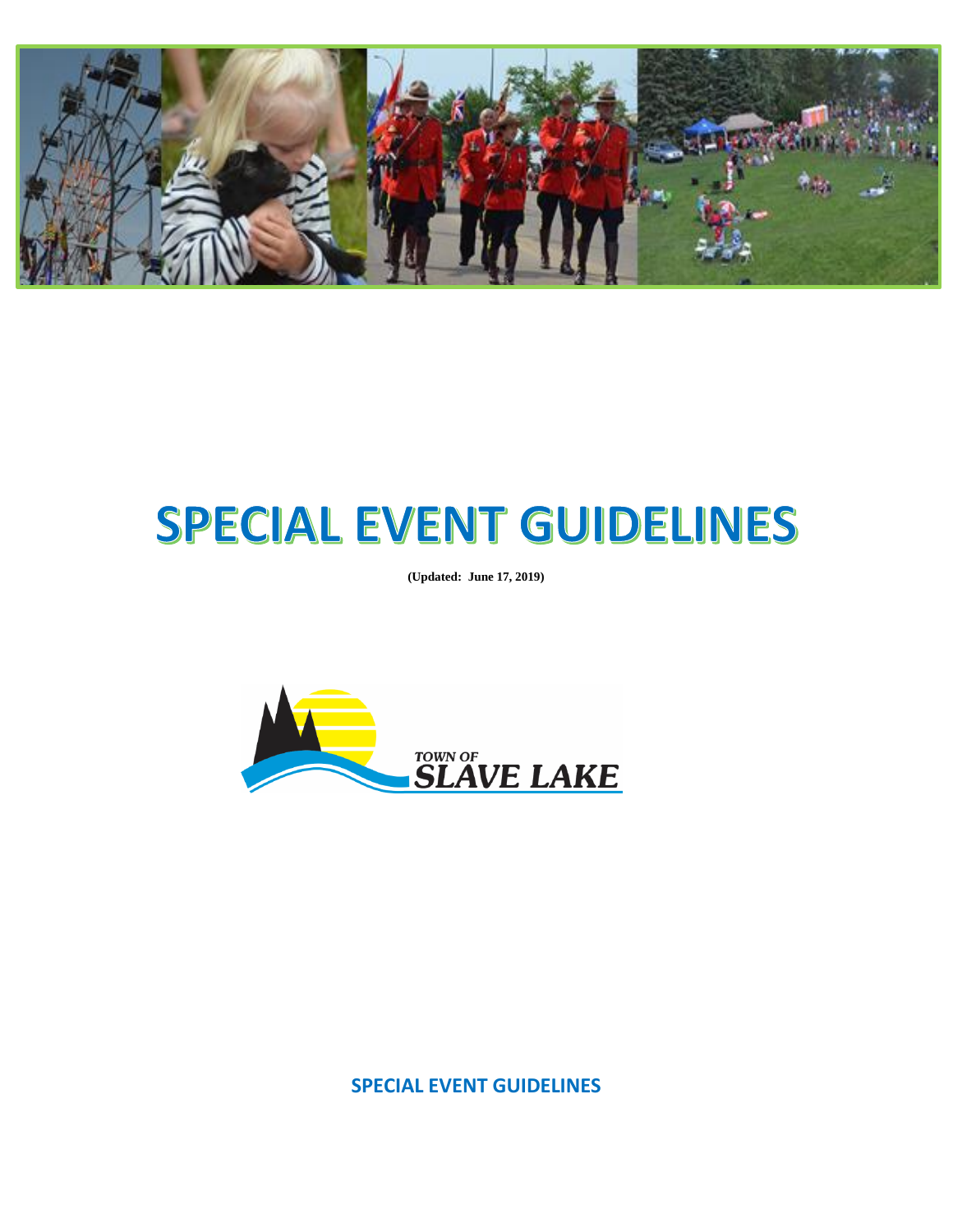

| <b>TABLE OF CONTENTS</b>                                                                 | Page           |
|------------------------------------------------------------------------------------------|----------------|
| When is a Permit required?                                                               | 3.             |
| Events not requiring a Special Event Permit - Exemptions                                 | 4              |
| Why Should I Obtain a Permit?                                                            | 4              |
| <b>Special Event Process Timeline</b>                                                    | 5              |
| <b>Completing and Submitting an Application Form</b>                                     | 5              |
| <b>Event Description</b>                                                                 | 6              |
| <b>Green Spaces</b>                                                                      | 6              |
| <b>Family Gatherings &amp; Weddings</b>                                                  | 6              |
| <b>Events that Utilize Public Parking Space</b>                                          | 6              |
| A Site Plan                                                                              | $\overline{7}$ |
| <b>On-Site Event Equipment</b>                                                           | $\overline{7}$ |
| <b>Temporary Structures / Tents</b>                                                      | $\overline{7}$ |
| <b>Weather Conditions</b>                                                                | 8              |
| <b>Damage to Town Property</b>                                                           | 8              |
| <b>Event Insurance</b>                                                                   | 8              |
| <b>Road Closures</b>                                                                     | 9              |
| <b>Walks/Runs/Marathons</b>                                                              | 10             |
| <b>Serving Food</b>                                                                      | 10             |
| <b>Serving Liquor</b>                                                                    | 11             |
| Approved Burning Device (Fire Pit), Portable Cooking Device (BBQ or Stove) and Fireworks | 11             |
| <b>Music &amp; Musical Performances</b>                                                  | 11             |
| <b>Noise Bylaw (Community Standards)</b>                                                 | 12             |
| <b>Business License</b>                                                                  | 12             |
| <b>Charitable Fundraising</b>                                                            | 12             |
| <b>Electronic Sign Messaging</b>                                                         | 12             |
| <b>Advertising Your Event</b>                                                            | 12             |
| <b>Emergency Services / First Aid / Security</b>                                         | 13             |
| <b>Emergency Action Plan</b>                                                             | 14             |
| <b>Things to Consider</b>                                                                | 14             |
| <b>Access to Park Facilities and Services</b>                                            | 15             |
| <b>Contact Information</b>                                                               | 15             |
| <b>Definitions</b>                                                                       | 16             |
| <b>Pre-application Form</b>                                                              | 18             |

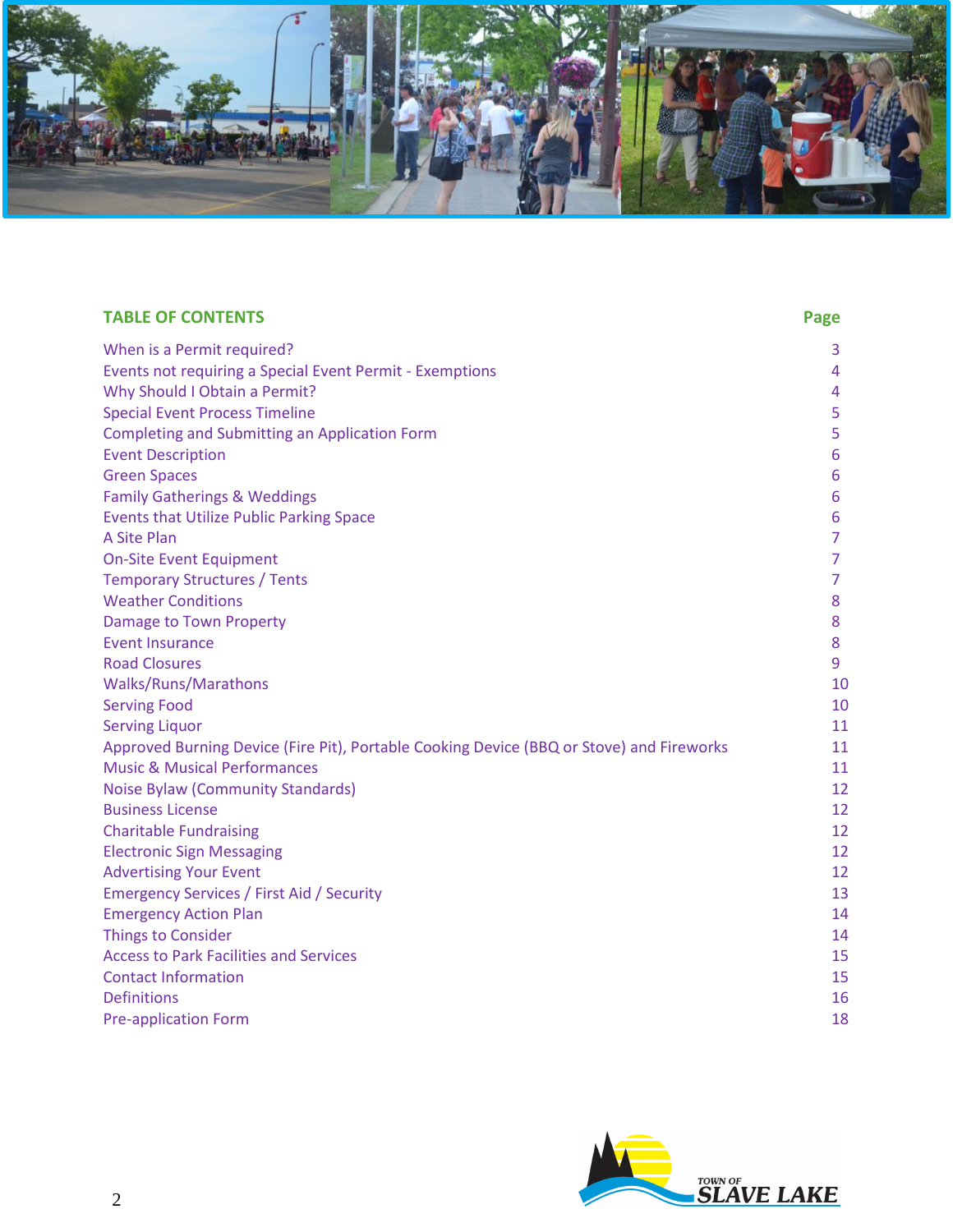

# *I have a great idea for an event, what is the first step I must take?*

Once you have read the [Special](http://www.kelowna.ca/CityPage/Docs/PDFs/Sport%20and%20Recreation/Outdoor%20Events/GENERAL%20CITY%20OF%20KELOWNA%20GUIDELINES%20FOR%20OUTDOOR%20EVENTS%20ON%20CITY%20PROPERTY%20(2).pdf) Event Guidelines and are satisfied that you would like to proceed with your event, please complete the Special Event Pre-application form on page 18 of this Guide. The form will help the Planning and Development Department determine which type of permit will be required.

## *When is a permit required?*

There are many events in Slave Lake such as concerts, festivals, celebrations, contests, tournaments, games, marathons, gatherings, sales and markets that are classified as events that may require either a Special Event Permit or an Occupying Space / Change in Use Development Permit.

## *What are the types of permits that may be required?*

#### **Special Event Permit**

Special Events are events that are considered "Charitable Events", "Charitable Community Events", "Family Events" or "Commercial Entity or Business Events", as defined on page 16 of this Guide. These events are not considered a "Commercial Use" as they do not earn a profit.

Special Events may include, but are not limited to:Bicycle/Foot Races, Walks/Runs/Marathons, Parades, Block Parties, Weddings, Celebrations, Family Reunions, Charitable Fundraisers, Open Air Concerts, Contests, Games, Car Shows, Fitness Classes held on public lands (i.e. parks, roads, bouelvards, Town parking lots, etc.) or within public facilities (i.e. Town Office, Fire Hall, etc.).

Special Event Permit applications should be submitted a minimum of 4 weeks prior to the event. The person signing the application form is responsible for ensuring that all conditions of the Permit are met. Applications are required for one time, annual, or infrequent events. Once an application is received, the Planning Department will contact you to discuss your idea, the feasibility of your event, availability of dates and possible venues.

If you are planning an event within the Multi-Rec Centre (MRC), the MRC Parking Lot, Legacy Centre or at the Sinclair or Charity Ball Diamonds a Special Event Permit will not be required. Instead, please contact the Community Services Receptionist at 780-849-8028. Please note that this does not apply to the Curling Rink

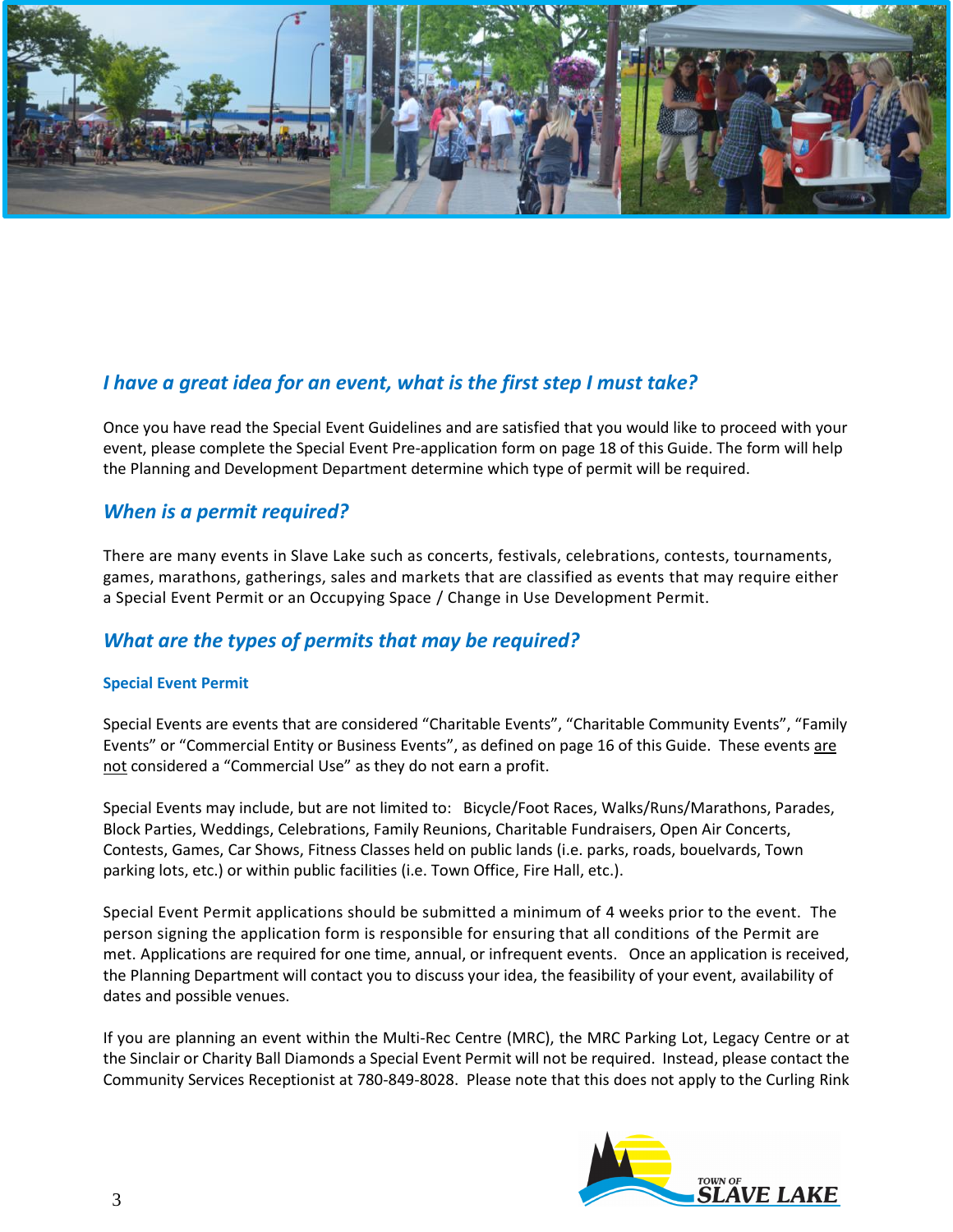

Parking Lot, where a Special Event Permit or an Occupying Space / Change in Use Development Permit may be required.

#### **Occupying Space/Change in Use Development Permit**

If you are planning *an event that is considered a "commercial use" (*i.e. the intent of the event is to earn a profit as defined on page 16 of this Guide) such as a tent sale, sidewalk sale, car, RV or boat sale, outdoor patio or café, flea market, farmers market or craft sale, etc., you will require an Occupying Space/Change in Use Development Permit prior to the event taking place. Please contact the Planning Department at 780- 849-8004 for more information.

#### **Events not requiring a Special Event Permit - EXEMPTIONS**

If you are planning a *"Charitable Event", "Charitable Community Event", "Family Event" or "Commercial Entity or Business Event"* to be held **within a private facility** *(*i.e. church, hall, residence, school, etc.) or **outdoors on private lands** a Special Event Permit is **NOT** required.

If you are planning a *"Charitable Event", "Family Event" or "Commercial Entity or Business Event"* to be held *outdoors on public lands* (i.e. Town Park, etc.) or **indoors in a public facility** (i.e. Town Office/Government Centre, Fire Hall, etc.) and the number of *participants will not exceed fifty (50) people*, a Special Event Permit is **NOT** required.

If you are planning *a "Charitable Event" which includes a Walk*, to be held *outdoors on public lands* (i.e. Town parks, trails, roads and/or sidewalks, etc.) and the number of *participants will not exceed fifty (50) people*, a Special Event Permit will **NOT** be required. See page 10 of this Guide for more information on Walks/Runs/Marathons that will require a Special Event Permit.

*\*\* NOTE: The above noted exemptions will not apply for any Events held outdoors on public lands which include the following: Fireworks, Approved Burning Device (Fire Pit), Fences, Stages, Tents, Commercial Inflatable Play Structures, Display Booths, Alcohol, etc., or will require a road closure.*

#### *Why should I obtain a permit?*

The Special Event permit process will assist you in identifying items to include when planning your event. The safety of the public and volunteers attending the event are of the upmost importance to the Town of Slave Lake. The process will assist to identify additional permissions, insurance, and/or licenses required. Communicating with the Planning and Development Department will ensure other Town departments are

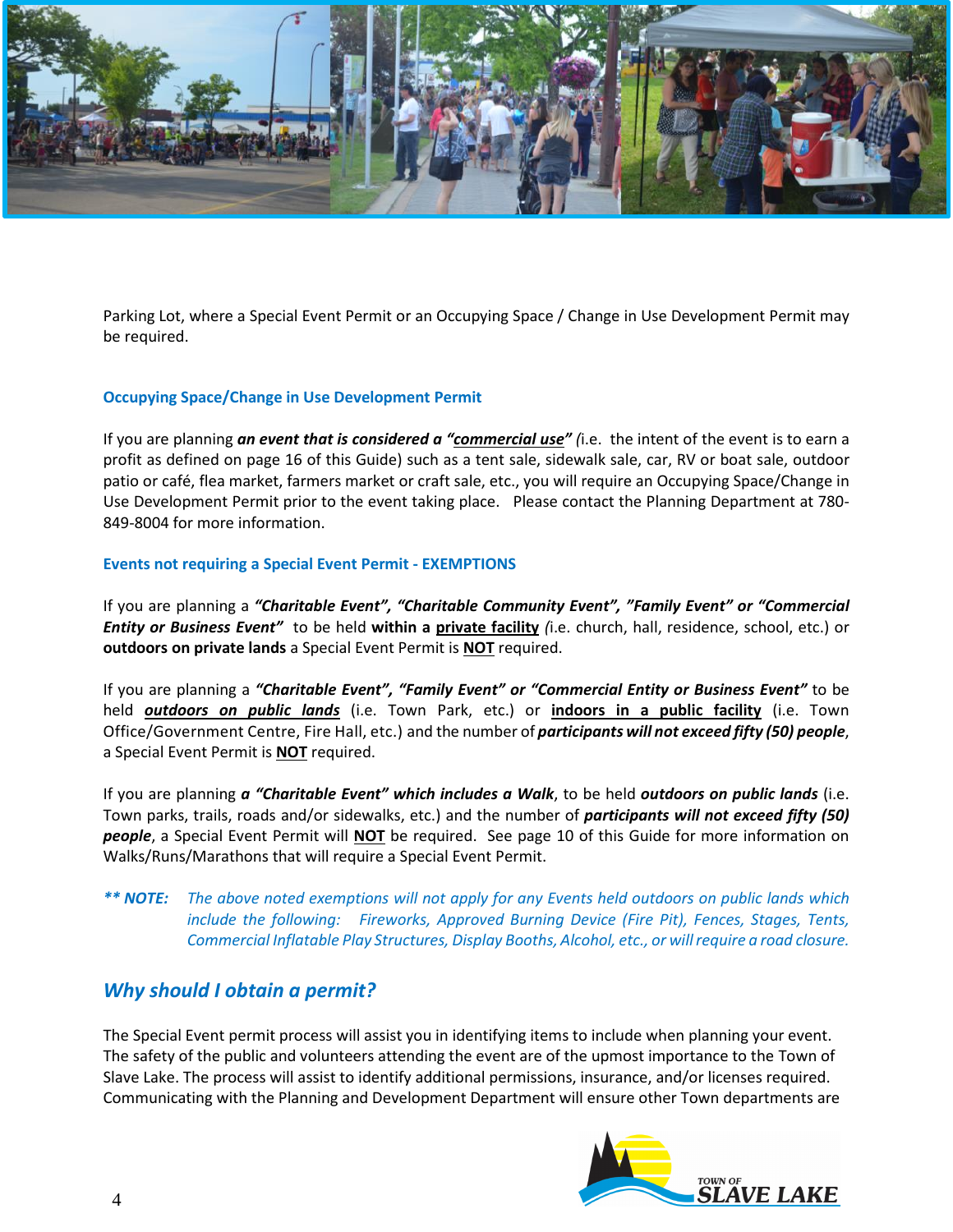

notified and that approval is received for the event. In addition we can provide additional assistance as necessary.

*\*\* Note: Please note that all public spaces are accessible to the public at all times. Therefore, organizing a private event and restricting access to the public will not be permitted.*

Play structures in public Parks must be made available to the public at all times unless special permission has been granted.

Applications will be forwarded to applicable departments/organizations for approval.

Community Services Department Fire Department Operations Department **RCMP** Enforcement Services and Ambulance Town Administration and Alberta Health Services Town Communications

# *How long does it take to process my Special Event Application once a booking is in place?*

To be sure that all event requirements are met in a timely manner, your Special Event Application must be received at least fourteen (14) business days prior to your event, and preferably four (4) weeks in advance. All supporting documents such as the Certificate of Insurance, licenses and site plans are due a minimum of fourteen (14) business days prior to your event.

# *Completing and Submitting an Application Form*

Please complete the entire form to the best of your ability. The Planning Department will require all the information requested on the application form in order to assist in coordinating efforts to make your event a success.

*We will need the following information:*

- Completed Application Form (all questions are answered)
- Signature of the Applicant
- Copy of Certificate of Insurance
- A Site Plan
- Emergency Action Plan (to be submitted if event is held on public lands or within a public facility)

*\*\*The Town of Slave Lake may request submission of your Emergency Action Plan.*

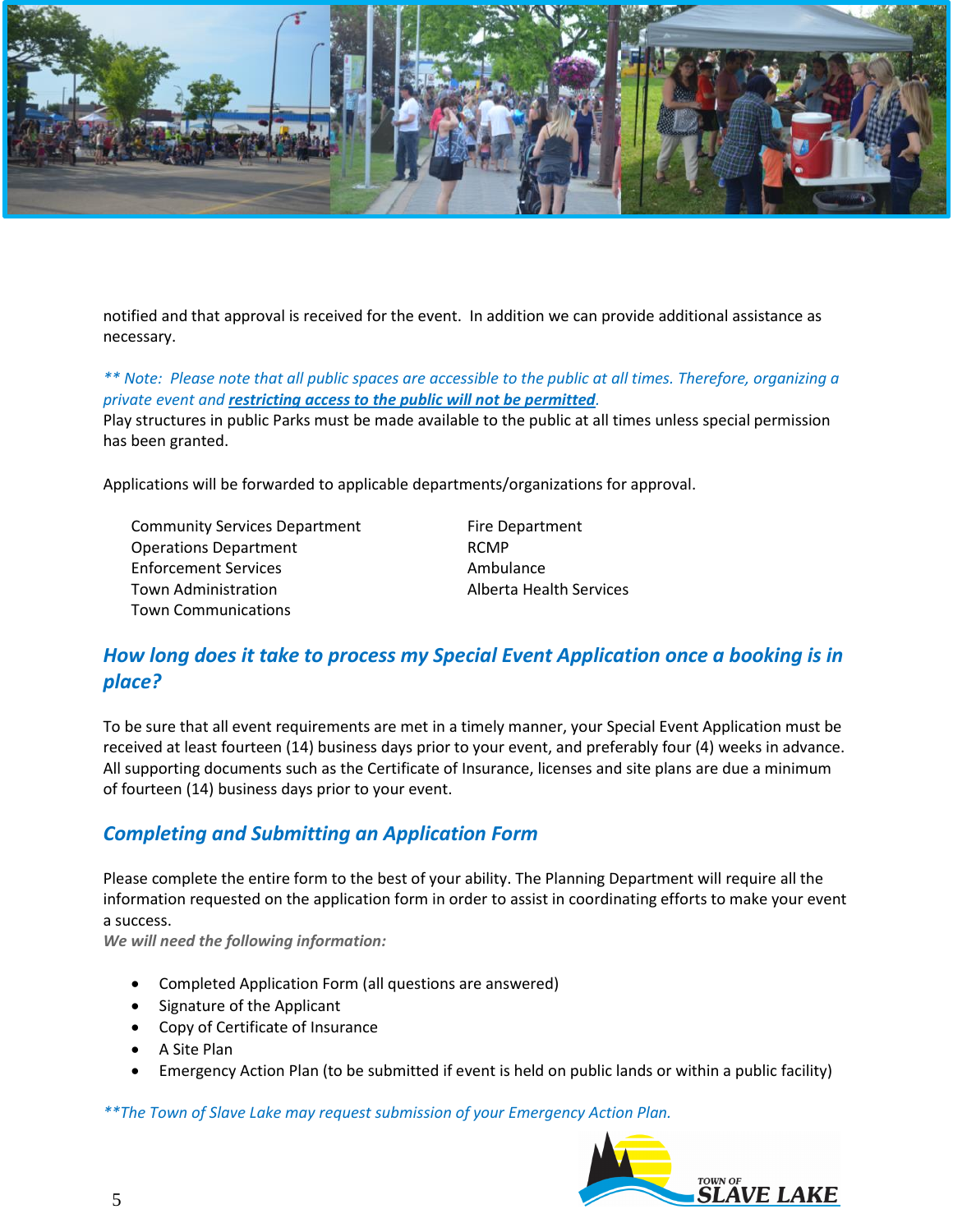

### *Event Description*

A brief overview of the event is required to give direction to the Town of Slave Lake in determining the level of assessment necessary to complete the application process. As the community continues to grow and develop it is important to manage all demands on public spaces. Activities in public spaces impacts businesses and residents in both positive and negative ways. Events must be carefully considered before approvals are given to applicants.

# *Green Spaces (Parks and Open Spaces)*

When booking Green Spaces, consider the activity, not just during the event but access to the event and clean up after the event. Safety and security will need to be included in the outline. Each activity type will require an assessment of their appropriateness for public property. The applicant will be responsible for providing sufficient information about the proposed activity or event to allow for an assessment by Community Services Department and other related departments as necessary. Supporting documents should be submitted with the application, including insurance, maps and event outlines.

# *Family Gatherings / Weddings*

Town parks provide a beautiful setting for Family Gatherings and Weddings. The most popular site is Schurter Park. Parks are accessible to the public at all times, however depending on the type of the event, the Town of Slave Lake will attempt to limit the bookings at two (2) events per day to ensure the events are successful. Please note that a Special Event Permit is not required for a family gathering or wedding if not more than fifty (50) people will be in attendance.

To book your event in one of our public parks or the parking a lot associated with a public park, please contact the Receptionist at the MRC at (780) 849-0828. You will be provided with an ActiveNet Receipt Number which is to be included on your Special Event Application.

*\*\*Please note the restricting public access to a public space will not be permitted*

#### *Events that utilize Public Parking Lot Space*

A parking lot map must be submitted that clearly shows parking, maneuvering lanes, location of booths and a detailed event layout. This map will be the basis for the inspections of fire, safety, and first aid requirements deemed necessary by the Town of Slave Lake. The Town of Slave Lake Fire Department, Enforcement Services and RCMP will be notified of your event and may conduct a site inspection prior to the event starting.

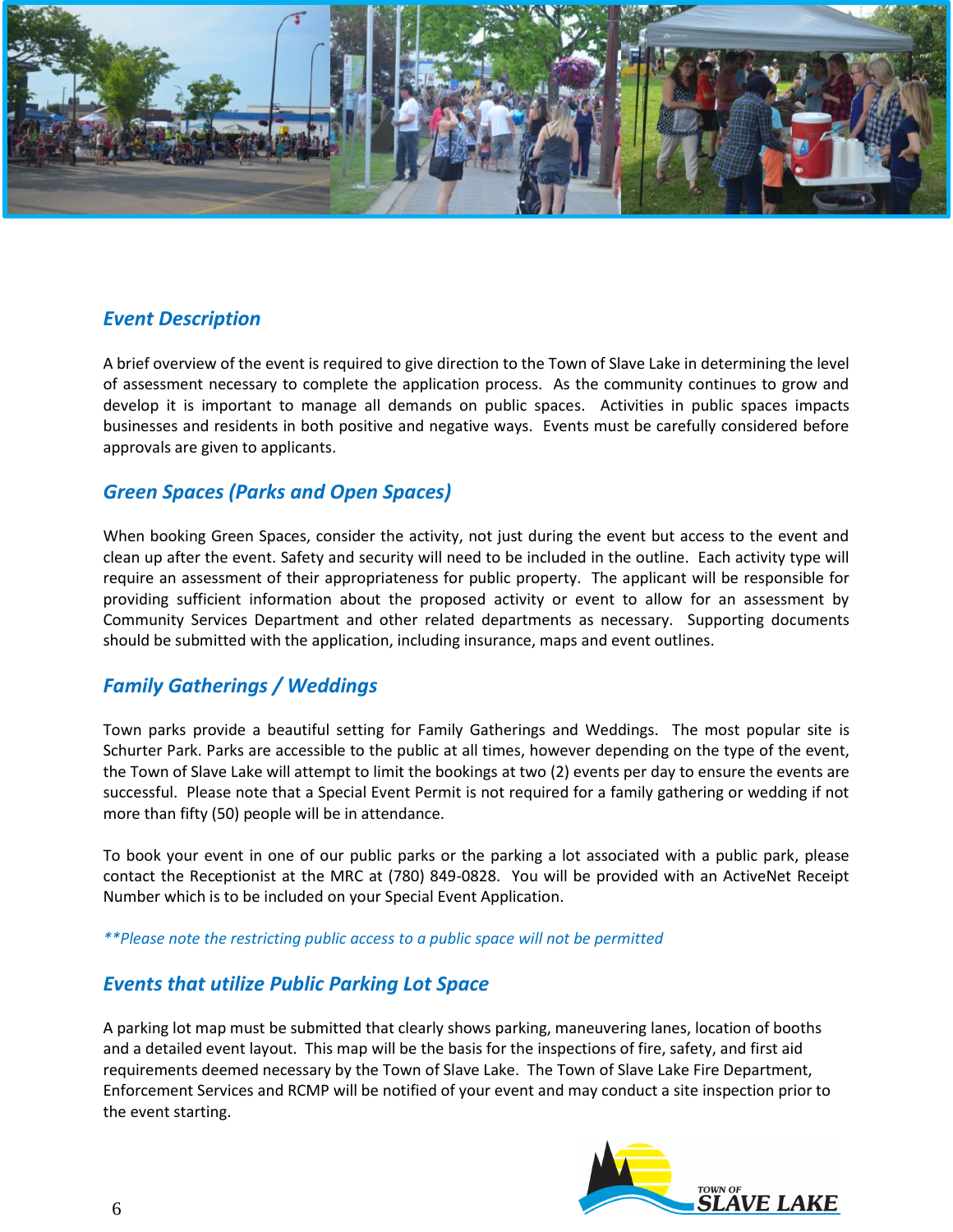

# *Do I need to provide a Site Plan?*

A detailed Site Plan is required for all events and must be submitted along with your completed Special Event Application form, at least fourteen (14) business days in advance of the event. Plans must indicate all activities that will be set up on site i.e. location. The Site Plan should include accessible parking near the event.

*\*\* Please Note: There must be clearly marked exits for attendees and a lane dedicated for emergency services. Fire lanes cannot be blocked by vehicles or trailers.*

Examples of items to include in your Site Plan:

- **Tents**
- First Aid
- Power access • Licensed Area
	- Vehicle & Pedestrian
- **Fencing**

**Staging** 

**Security** 

- Access • Food Services
	- Fire / Emergency Lane
- Portable Potties
- Hand Wash Stations
- Retail Booths
- Display Booths
- Commercial Inflatable Play **Structures**

#### *On-Site Event Equipment*

Depending on the details of your event, you are required to indicate on the Site Plan where you wish to place equipment or other infrastructure at your event. This may include items such as tables, chairs, tents, fencing, portable toilets, stages, etc. Please note that the Town of Slave Lake does not place equipment for events and that you will be required to contact private suppliers. The Town of Slave Lake does not lend or rent out equipment such as tables, chairs, barricades, stages, portable toilets, hand washing stations, etc.

*\*\* Please Note: equipment placement requires prior approval.* 

## **Temporary Structures / Tents**

- All requests for installation of any object that pierces the ground including fence posts, tent poles/pegs, and sign installations on public land **must be pre-approved**.
- There are underground utilities buried below the surface of many parks, open spaces and sports fields including Town infrastructure. This infrastructure can be damaged by objects that pierce the ground.
- It is preferred that all structures are secured using cement blocks or sandbags. No tying or securing to park fixtures or greenery (i.e. trees or shrubs) is permitted. Tent pegs can only be used upon prior approval.

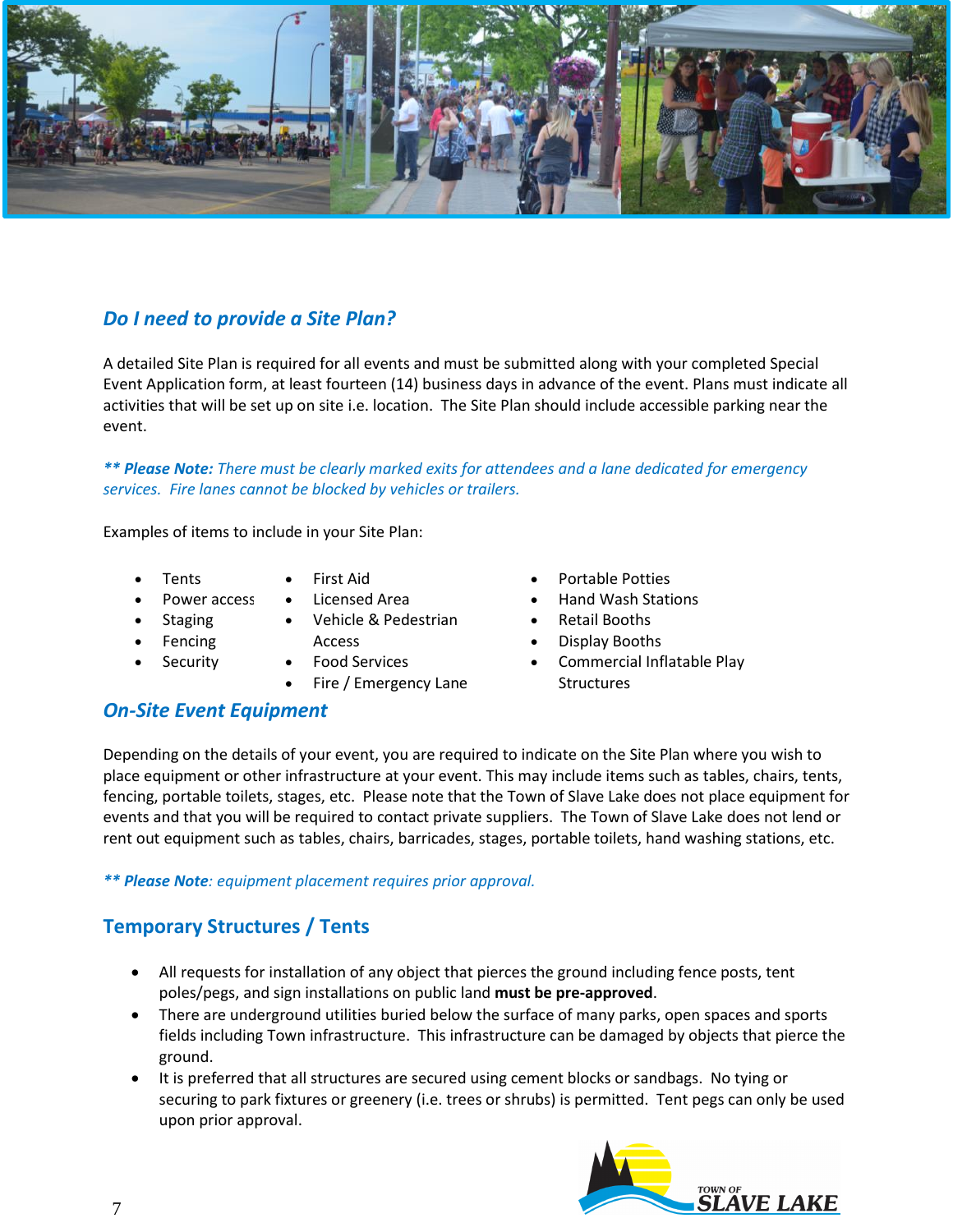

- The organizer will be charged for any damages resulting from unauthorized set up methods.
- All tents must meet NFPA (National Fire Protection Association) Standards. A manufacturers' label must be affixed to the tent for inspections.
- No play structures of any kind are permitted on public lands except Commercial Grade Inflatable Play Structures.

*\*\* Please Note: Driving motorized vehicles on any Town Sports Field is not permitted.*

#### *Weather Conditions*

Please be advised that the Town reserves the right to cancel an event scheduled at any of its public spaces due to severe weather conditions or other unforeseen event.

#### *Damage to Town Property*

Town property is to be protected from vandalism, crowd damage or excessive use during events. All damage costs will be the sole responsibility of the permit holder.

#### *Will my event require insurance?*

Yes. All Special Events on Town property or using public roadways, sidewalks or trails require insurance. Insurance is designed to cover event organizers and volunteers for liability claims made by another person related to injury to that person and/or damage to property.

Property owned by the volunteer or personal injury to a volunteer is not covered by this insurance. Volunteers should ensure that they have adequate property insurance as well as insurance for disabilities either through employment or other means.

Proof of insurance must be provided with your Special Event Application. The Certificate can only be completed by an insurance agent. A minimum of two (2) million and as high as five (5) million dollars 'comprehensive general liability' insurance will be required depending on the type of event. All required Certificates of Insurance must be submitted at least fourteen (14) business days in advance of the event.

The permit holder must ensure that all subcontractors provide comparable insurance to that which is required by the Town of Slave Lake (i.e. the organization or individual be named as additional insured).

*The minimum liability insurance requirements are as follows:*

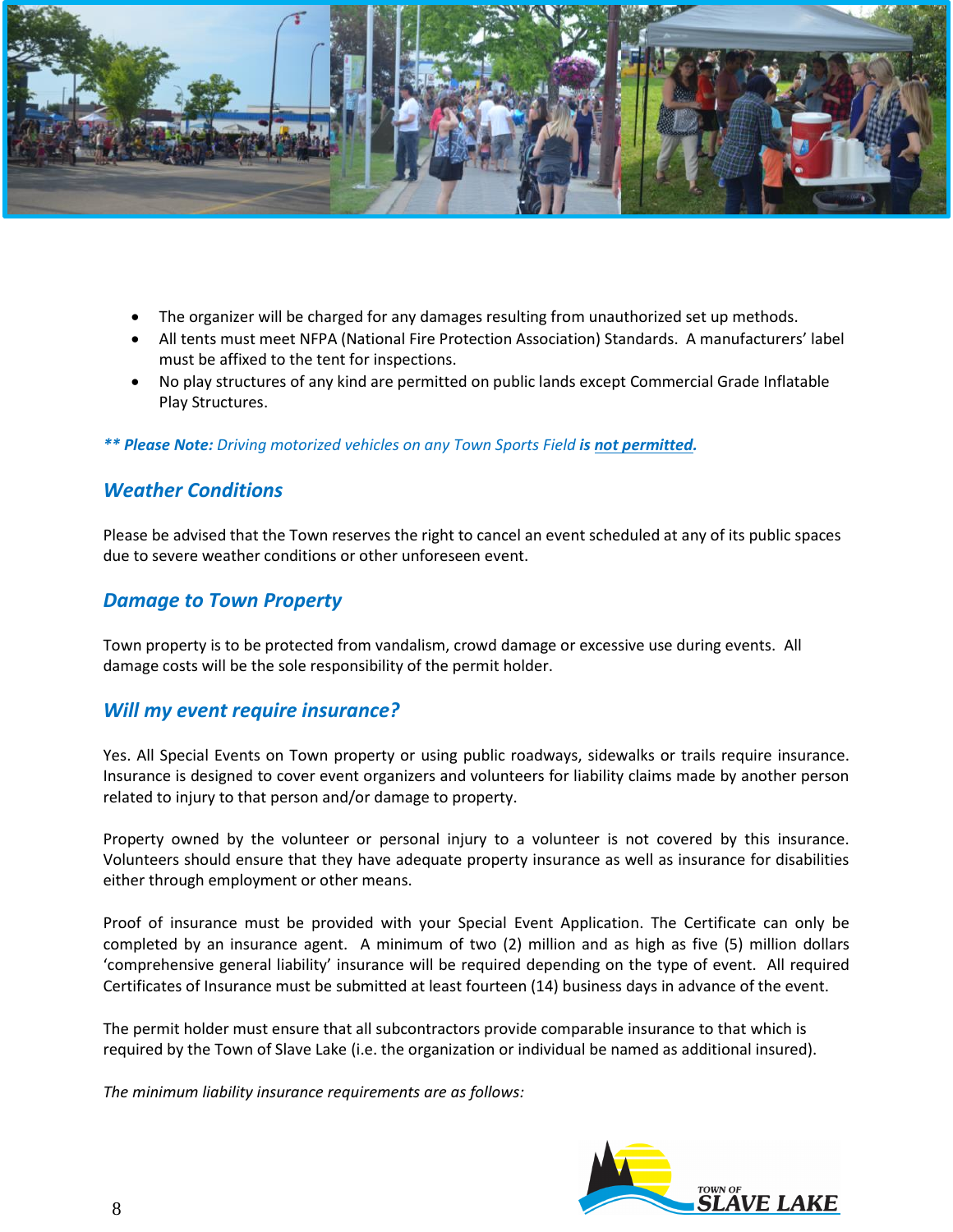

- a) \$2,000,000 Comprehensive General Liability policy with inclusive limits for bodily injury and property damage liability including coverage for participants;
- b) Cross-liability clause: municipality named as an additional named insured. Insurance for the event should commence prior to the use of municipal facilities and end after the event. If municipal facilities are required prior to and extend past the scheduled event, insurance for the event should cover the additional time period for set-up, practice and clean-up, etc.
- c) \$5,000,000 Comprehensive General Liability insurance is required for, (**but not limited to**) the following:
	- Mechanical Amusement Rides
	- Commercial Inflatable Play Structures
		- Parades
- Pony Rides/Petting Zoo
- **Fireworks**
- Commercial Block Party

Other High-risk activities as determined by the Town of Slave Lake.

*\*\* Please Note: Special Event Liability Insurance can be purchased from any insurance broker.*

# *How do I arrange for a road closure?*

All requests for road closures must be submitted with the event application form and a detailed map of the closed areas a minimum of thirty (30) days before the event. The detailed map shall include the roads to be closed and the location of all signs and barricades.

- Traffic Control will be required for any event stopping or impeding traffic. The Operations Department will determine what level of traffic control will be required.
- Written notification two weeks prior to your event to residents/businesses/churches, along the route will be required and copies of this notification must be provided to the Planning Department.

#### *\*\* Please find attached to this Guide the Road Closure Consent Form which can be used to obtain signatures from affected landowners and business owners.*

- All parking signs and barricades must be rented by an external company. The Town of Slave Lake does not lend or rent.
- No unauthorized painting or any other permanent markings on roadways or walkways will be permitted. If authorization is granted, products must be environmentally friendly.

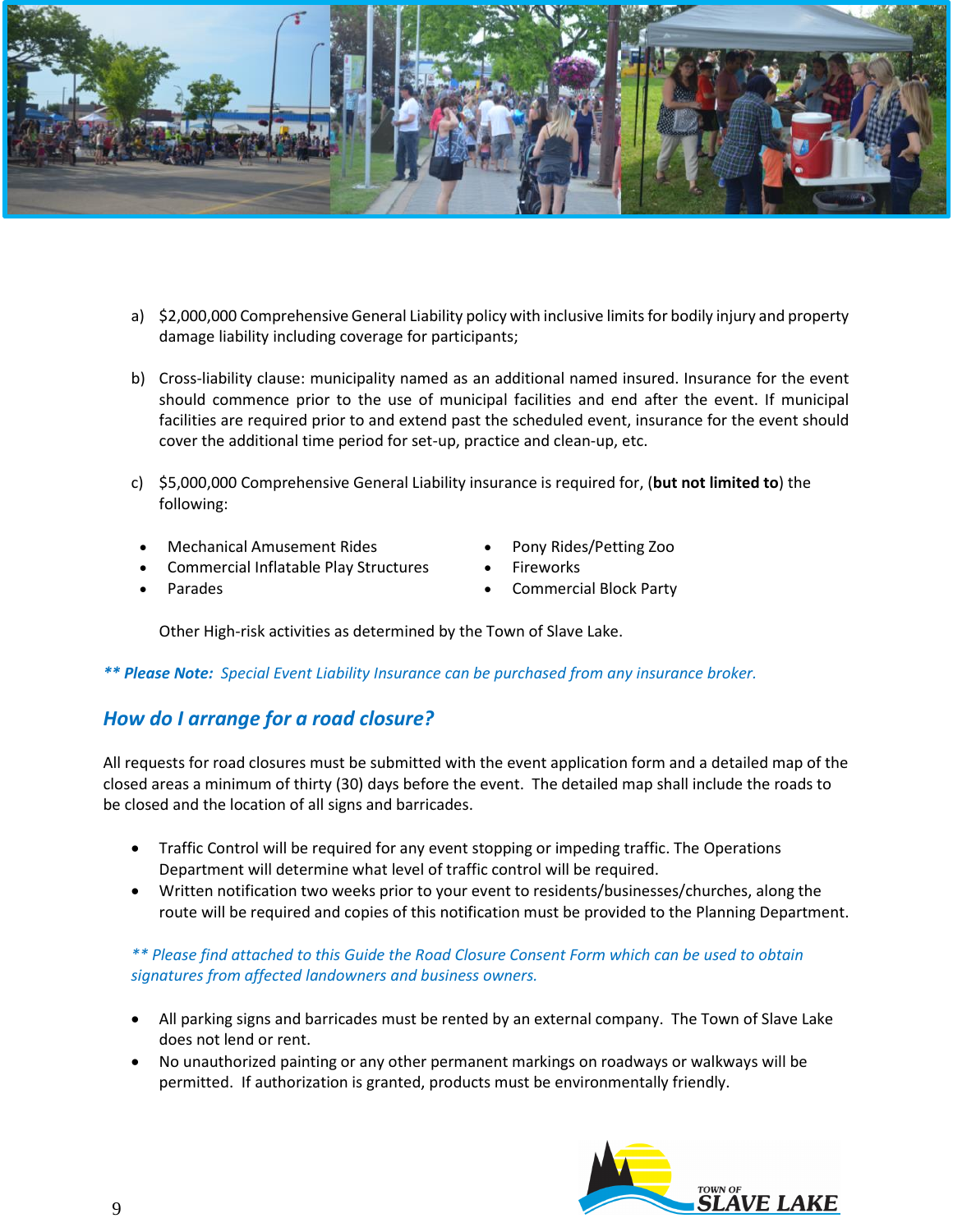

Volunteers can be used to increase the safety of the participants of events, following the rules of the road. Volunteers are required to wear safety vests and cannot direct traffic in a road closure.

Some events require provincial applications and/or approvals from departments such as the Ministry of Transportation and Highways.

*\*\* Please Note: The Director of Operations reserves the right to refuse to close any public road at his/her discretion.*

# *Walks/Runs/Marathons*

All Walk **with more than fifty (50) participants** will require a Special Event Permit. All Runs/Marathons, regardless of the number of participants, will require a Special Event Permit.

The Town has seven (7) pre-approved Running and Walking Routes which have been designed with public safety in mind. All of these Routes minimize the potential interaction between pedestrians, participants and vehicle traffic. Please select one of the pre-approved routes for your Event.

*\*\* Please see the Running and Walking Routes attached to this Guide.*

*\*\* Please Note: Volunteers, wearing reflective vests, will be required for all Walks/Runs/Marathons requiring a Special Event Permit. All participants are required to obey safety and traffic rules regardless of the number of participants.*

#### *Can I serve Food at my event?*

If you would like to offer food at your event you may require a permit or a license from Alberta Health Services.

For more information, please visit: [https://albertahealthservices.ca/default.aspx,](https://albertahealthservices.ca/default.aspx) or contact Alberta Health Services – North Zone, Public Health Inspector at 780-849-5101.

## *Can I serve Liquor at my event?*

Public events include any event open to the general public, such as beer gardens, festivals or theatre productions. For these events, you need a public special event license (SEL) issued by the Alberta Gaming and Liquor Commission (AGLC). For more information, please visit: [https://aglc.ca,](https://aglc.ca/) or contact 1-800-272- 8876.

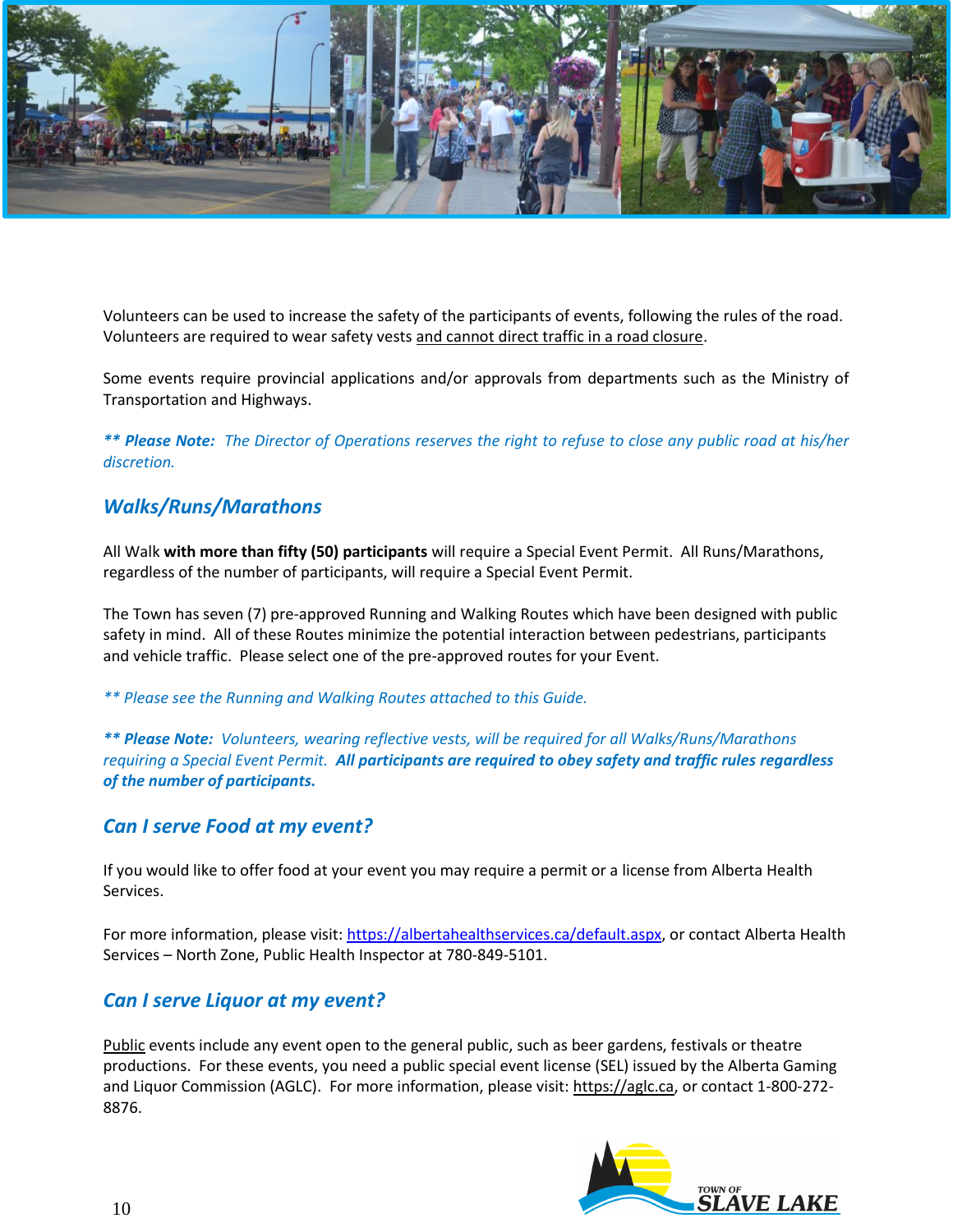

*\*\* Please Note: AGLC may require up to 6-8 weeks to process an application. As such, if not planned properly, your event may not be properly licensed and as such you will not be permitted to serve liquor at your event.* 

# *Approved Burning Device (Fire Pit) and Portable Cooking Device (BBQ or Stove)*

You may have an Approved Burning Device (i.e. Fire Pit) at your event however the device must meet the regulations outlined in the definition on page 17 of this Guide, and **must be approved under the issuance of a Special Event Permit.** 

**A Fire Permit is also required prior to the event taking place.** Please contact the Fire Department at 780- 849-4110 to obtain the required permit.

You may have a Portable Cooking Device at your event, however the device must meet the regulations outlined in the definition on page 17 of this Guide. A Special Event Permit or a Fire Permit are not required in order to use a Portable Cooking Device on public lands.

#### *Fireworks*

You may have a Fireworks at your event however a Fire Permit is required prior to the event taking place. Please contact the Fire Department at 780-849-4110 to obtain the required permit.

# *Music & Musical Performances*

If you perform or authorize the performance of copyright-protected music in any public setting, or if you communicate those works to the public, you need permission of the Copyright owners. **It's the law.**

If you apply to SOCAN and pay the appropriate tariff(s) as set by the Copyright Board, you are entitled to use music from throughout the world as well as from Canada. You need a license whether the music is live or played on a CD player, radio, jukebox, video, karaoke, band, etc. You also need a license whether the live performers are paid or not. If you are hosting a public event on municipal property you must apply for and pay the Appropriate SOCAN fee(s). SOCAN is happy to answer any questions about the way you may be using music and the tariffs involved. *Please go www.socan.ca for appropriate forms or call 1.855.957.6226*

## *Community Standards Bylaw #22-2017*

The Town has the ability to regulate or prohibit the making or the causing of noises or sounds in or on a highway or elsewhere in the Town which disturb, or tend to disturb, the quiet, peace, rest, enjoyment,

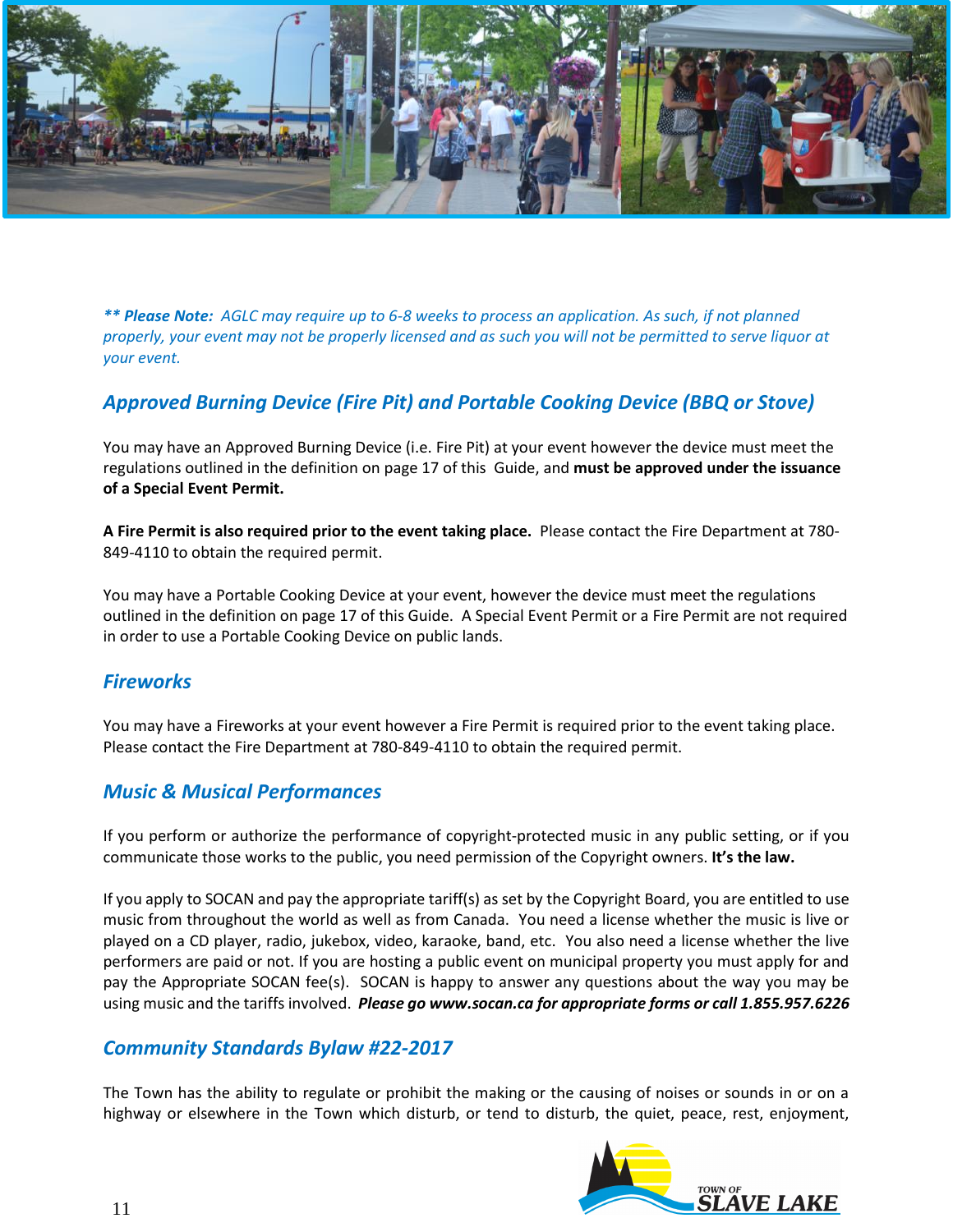

comfort, or convenience of the neighborhood, or of persons in the vicinity. A copy of Bylaw #22-2017 is available on the Town's web page. If you event will require a relaxation of the Quiet Hours, please indicate that on your Special Event Application.

## *Business License*

All "For Profit" Businesses/Organizations (i.e. Commercial Use as defined on page 16 of this Guideline) must have a valid Town of Slave Lake Business License.

More information and application forms available at<http://www.slavelake.ca/198/Business-Licenses>

# *Charitable Fundraising*

If your event includes charitable gaming activities such as fundraising, you may require a license or permit from the Alberta Gaming and Liquor Commission (AGLC).

More information and application forms available at<https://aglc.ca/gaming>

## *Electronic Sign Messaging*

All local Charitable Organizations (i.e. non-profit) are eligible to submit their public special event to be promoted on the Town owned electronic sign at a cost of \$15.00 per week.

*\*\* Please Note: The Town reserves the right to edit or refuse a message.*

*\*\* Please Note: Absolutely no commercial advertising is permitted on the electronic signs.* For more information regarding advertising on the Community Electronic Signs, please contact the Communication Coordinator at 780-849-8033.

## *Advertising your Event*

Before you put up any signs, check to see what permits might be required. Signs shall not be erected within the Town, except in conformity with the provisions of the Land Use Bylaw #22-2007. Below are a few Sign regulations:

signs shall not be illuminated nor shall the signs be erected more than seven (7) days before the commencement of the event to which they refer, and shall be removed within two (2) days of the completion of the event;

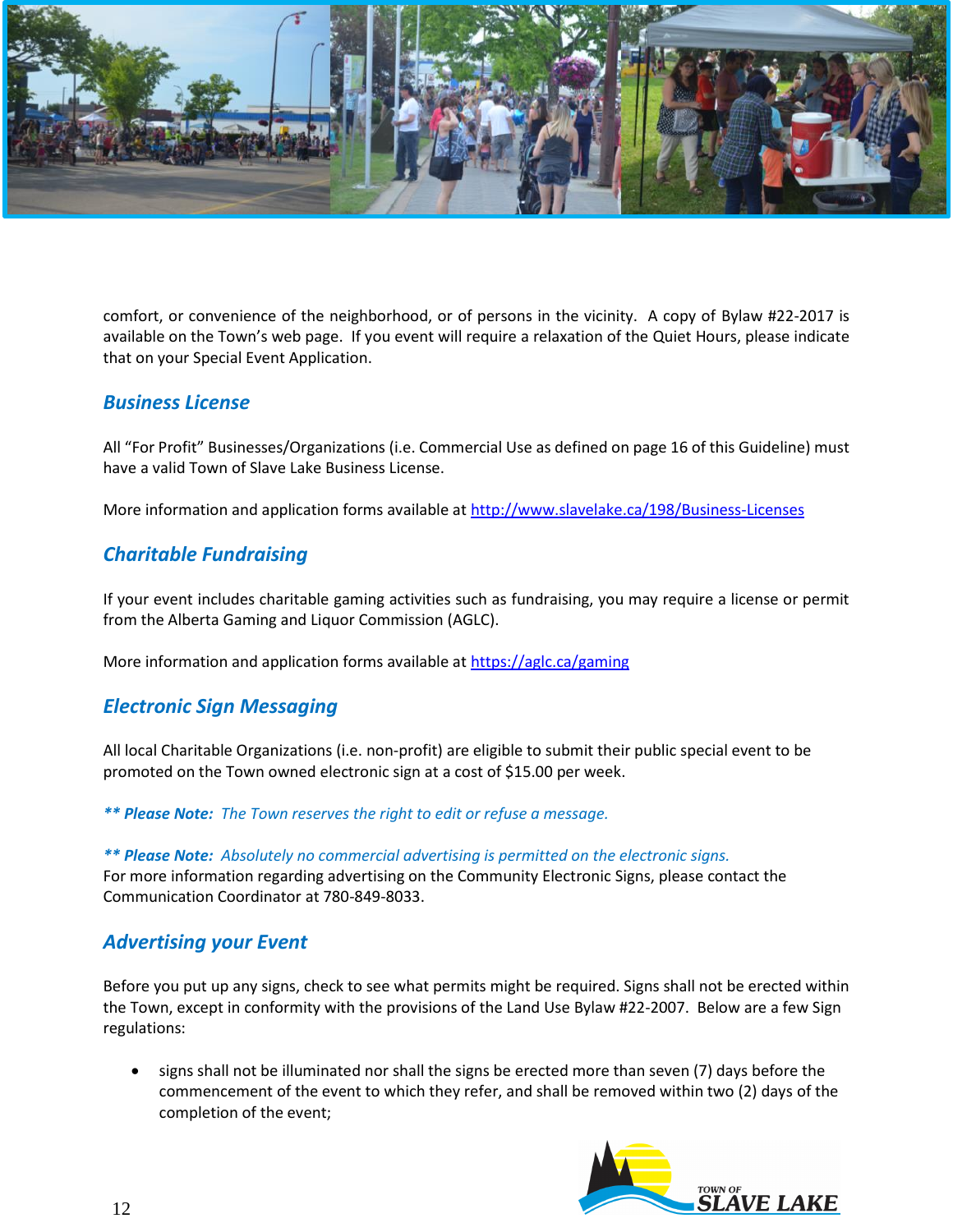

- all signs shall be developed in accordance with Part 9 of the Land Use Bylaw #22-2007;
- no signs or advertising structures shall not be erected on or affixed to a fence, pole, tree or any object in a public street or private or public place in any district;
- signs shall not be erected so as to obstruct free and clear vision or vehicular traffic or at any location where it may interfere with, or be confused with, any authorized traffic sign, signal or device;
- all Signs **must** contain "Point-of-Sale" Advertising only and **must not** contain "Third Party" Advertising:

"**POINT OF SALE ADVERTISING**" means advertising that relates to the name of the occupier of the firm, the nature of the business conducted and/or the goods produced, and/or the main products and services sold or obtainable at the premises on which the advertising is displayed. This definition includes Community Signs.

**"THIRD PARTY ADVERTISING SIGN"** means a sign that contains copy directing attention to a business, commodity, service or entertainment that is conducted, sold or offered elsewhere than on the site where the sign is located.

# **Emergency Services / First Aid / Security**

Emergency access to parks, driveways, walkways and thoroughfares as well as parking lots must be maintained at all times during event operations at a minimum width of 6-metres.

- Emergency vehicle access must be noted on all Site Plans.
- As facilities allow, special event organizers must provide a barrier free environment for visitors to the event with special needs.
- Clearly marked signage is required for visitors requiring special services. Handicap parking spaces, identified viewing areas and washroom facilities that are accessible, including portable toilets are to be located on paved pathways for ease of access if possible.

It is strongly recommended that the event organizer provide certified first aid service on site during the operating hours of the event for attendees, volunteers and staff. The applicant is responsible for the behavior of event participants and are responsible for ensuring appropriate security measures are in place.

Security personnel should be experienced and capable of handling the situations which they may face. They should be scheduled and have a main focal point for communication in emergency situations and the emergency services personnel should they be called for assistance.

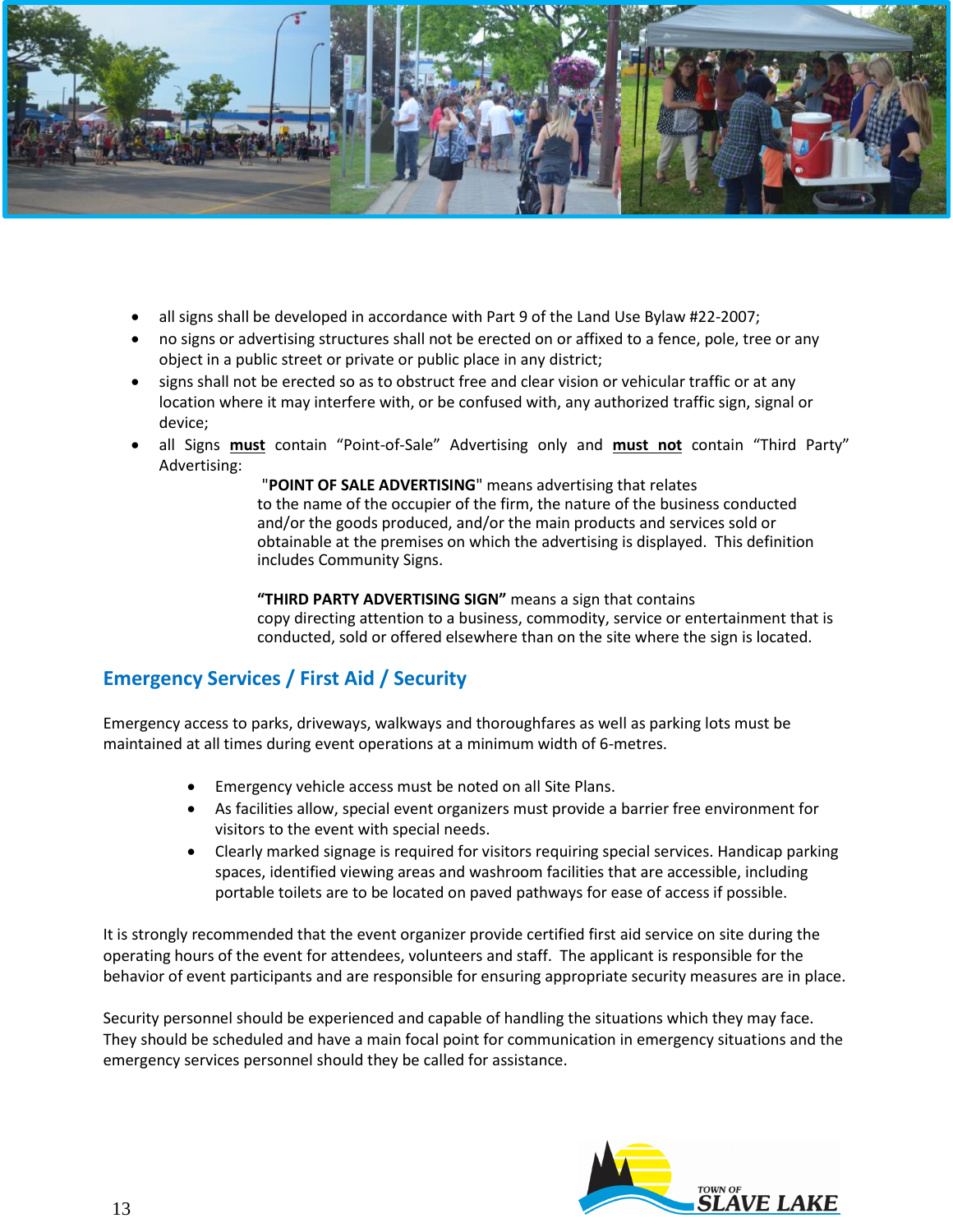

# *Emergency Action Plan*

The Planning Department recommends that an Emergency Action Plan is prepared for all events. An Emergency Action Plan will be required to be submitted as part of your application package, for any events being held on public lands. The amount of detail required will vary for each event. Suggestions include but are not limited to the following:

- Location of access for Emergency Vehicles
- Location of exits
- First Aid Services
- A contact person designated for the Special Event who will be on-site for the duration of the event.

*\*\* Please see the Special Event Checklist and Event Emergency Action Plan Guide, attached to this document.*

*\*\* Please Note: The Town of Slave Lake may request submission of your Emergency Action Plan for review.*

# **Things to Consider…**

- Children's events should include procedures of how to deal with missing children and the steps the organizer will take to minimize and/or communicate.
- Creating a contingency plan for outdoor events is beneficial to think about prior to the event. If an event is cancelled due to weather, how would you communicate to the public?
- Events that involve volunteer participation shall include procedures of how to communicate and identify volunteers at the event.
- Events that impact residents or businesses shall require a notification letter seven days prior of the event. For example a road closure, noise disruptions. See the Road Closure Consent Form attached to this Guide.
- Depending on the type of event additional documentation may be required. For example, liability insurance, liquor license, special occasion license, temporary food permit, safety authority permit, etc.

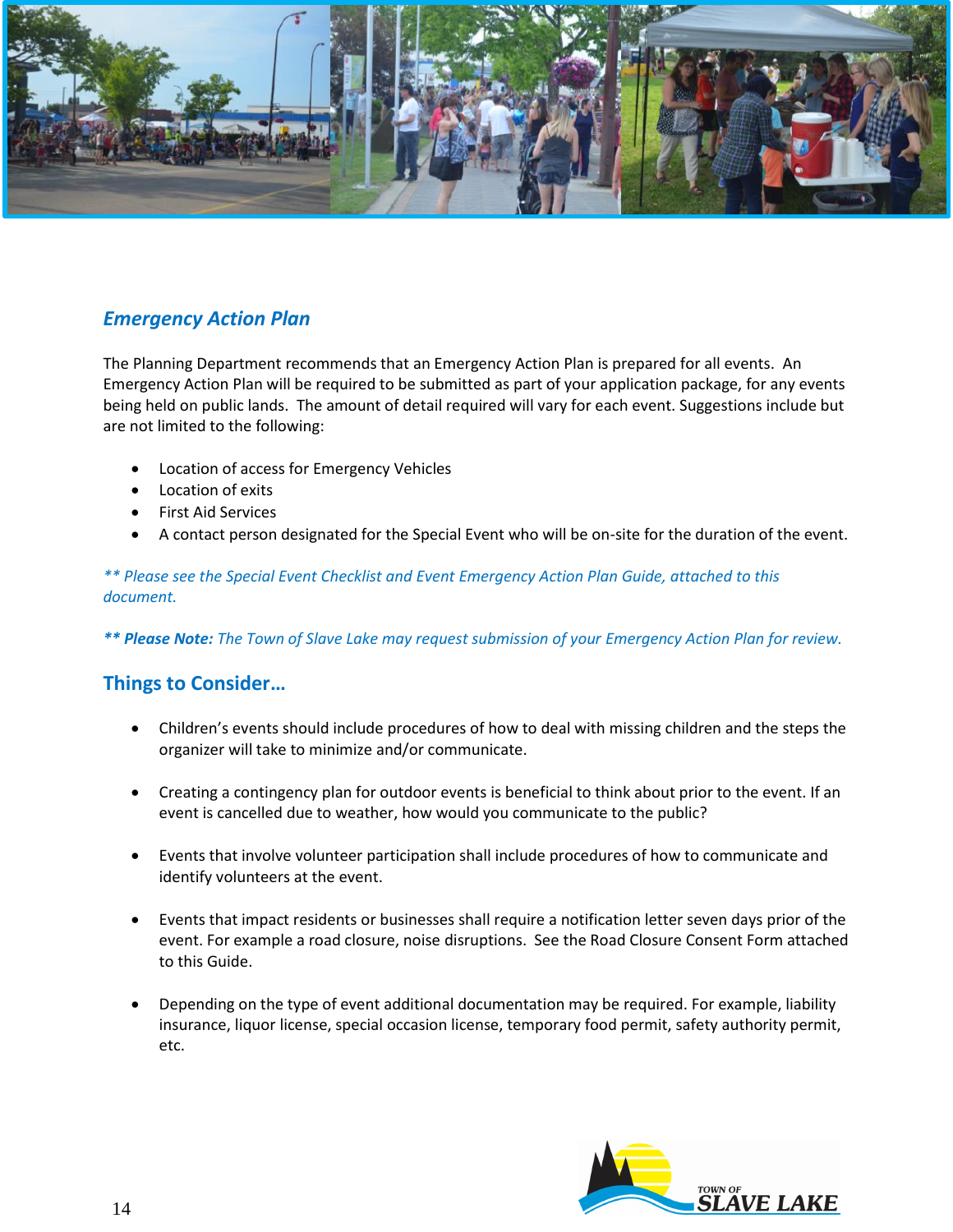

• If your event grows in popularity over time, it may be beneficial to consider alternative venues that can better accommodate the required building capacity and on-site parking. The Town will evaluate the capacity of buildings and available on-site parking when considering your Event.

## **How will I Access Park Facilities and Services?**

To book your event in one of our public parks or the parking a lot associated with a public park, please contact the Receptionist at the MRC (780-849-8028). You will be provided with an ActiveNet Receipt Number which is to be included on your Special Event Application.

Please contact the receptionist at the MRC (780-849-8028) to discuss your set up requirements (power, water, gates, keys, and garbage cans) or any equipment you may wish to bring into the park. Not all parks have services or on-site equipment. Your detailed event Site Plan is very useful when discussing your needs with Town staff.

Should you have any questions; give us a call or email and we would be happy to assist.

# **Contact Us**

To obtain Special Event Permit please contact us or visit the Town of Slave Lake's website at [www.slavelake.ca](http://www.slavelake.ca/) to obtain a Special Event Permit Application form.

Town of Slave Lake Planning & Development Department Assistant to Planning & Development

Telephone: 780.849.8004 Email: [planning@slavelake.ca](mailto:planning@slavelake.ca)

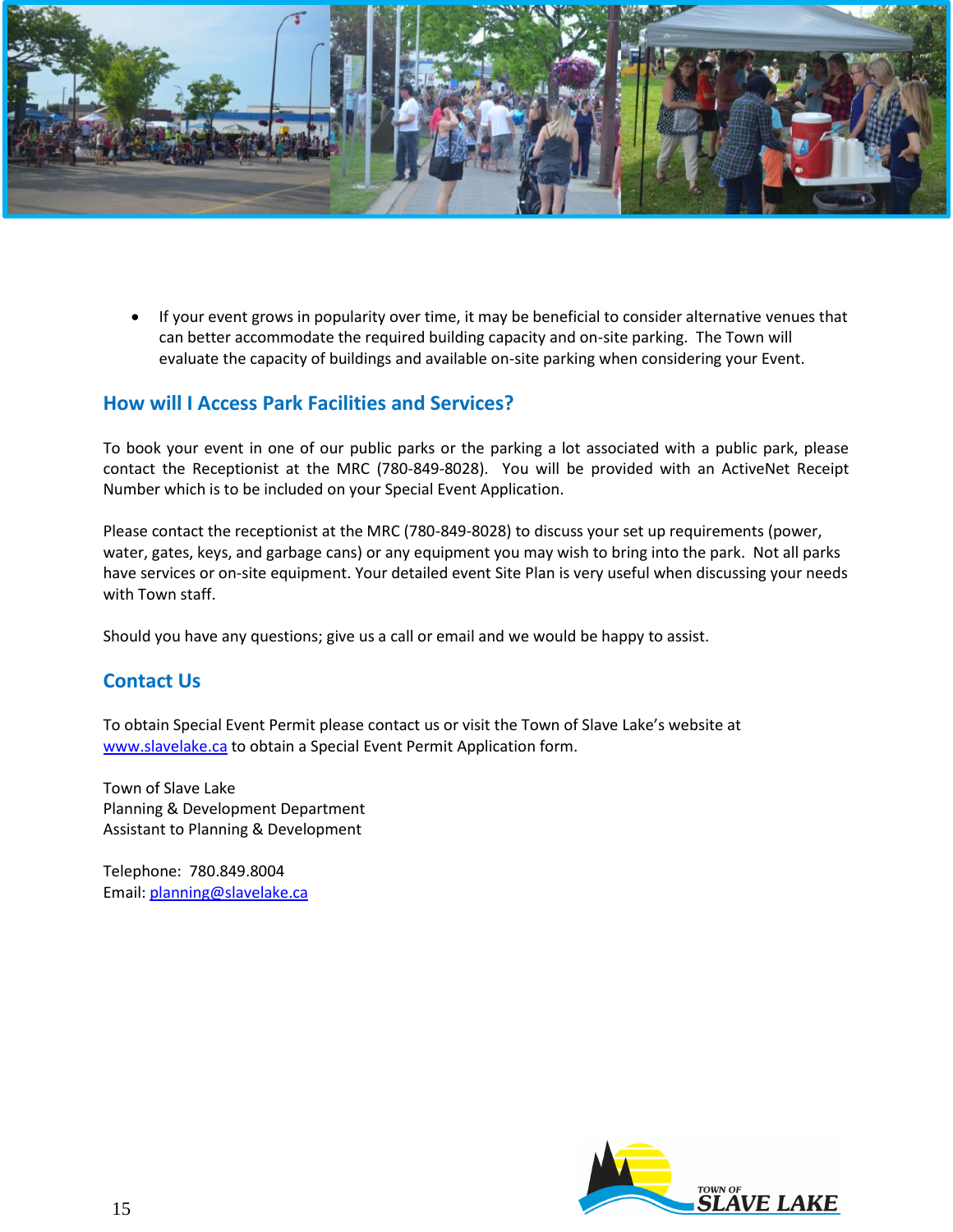

# **Definitions**

"Charitable Community Event" means a non-profit event where the benefit of the event is delivered to the community or a significant segment of the community. Examples include, but are not limited to, River Boat Daze Block Party, Frost Fest, Canada Day Celebrations, Parades, etc.

"Charitable Organization" means a non-profit organization or group whose primary objectives are philanthropy and social well-being which includes relief of poverty, advancement of education or religion or other purposes beneficial to the community.

"Charitable Event" means a non-profit event such as religious event, public education and/or awareness event, etc. and may also include charitable fundraising. The primary purpose of a charitable fundraising event is to raise money for a cause, charity or non-profit group or organization.

"Commercial Entity or Business Event" means an event held by a business or commercial entity where the event itself will not earn a profit (i.e. non-profit event), even though the business or entities normal operations include the provision of goods or services for profit. Examples include, but are not limited to, Staff BBQs, Team Building Events, Staff Appreciation Dinners and/or Awards events, Company Celebrations, etc.

"Commercial Use" means the use of land, a facility, equipment, or other assets with the intent to earn a profit.

"Community" means for the purpose of these Guidelines, the community of Slave Lake.

"Emergency Action Plan" means a Plan that specifies the procedures for handling sudden or unexpected situations. The objective of the Plan is to be prepared to prevent fatalities and injuries, reduce damage to buildings and equipment and protect the environment and the community when sudden or unexpected situations occur.

"Family Event" means a non-profit, private event that consists of members of a family or families.

"Approved Burning Device" means a device made from pottery, metal or masonry, with a firebox that is no larger than 1 meter in diameter, located in an area that will not pose a risk of fire spread and that is equipped with an enclosed hearth with a mesh screen that is less than 1.25 centimeters or  $\frac{1}{2}$  inch, completely covering the top, or a hearth that is enclosed on all sides that has a mesh screen that is less than 1.25 centimeters or ½ inch, completely covering the top, or other approved covering that will not permit the spread of fire.

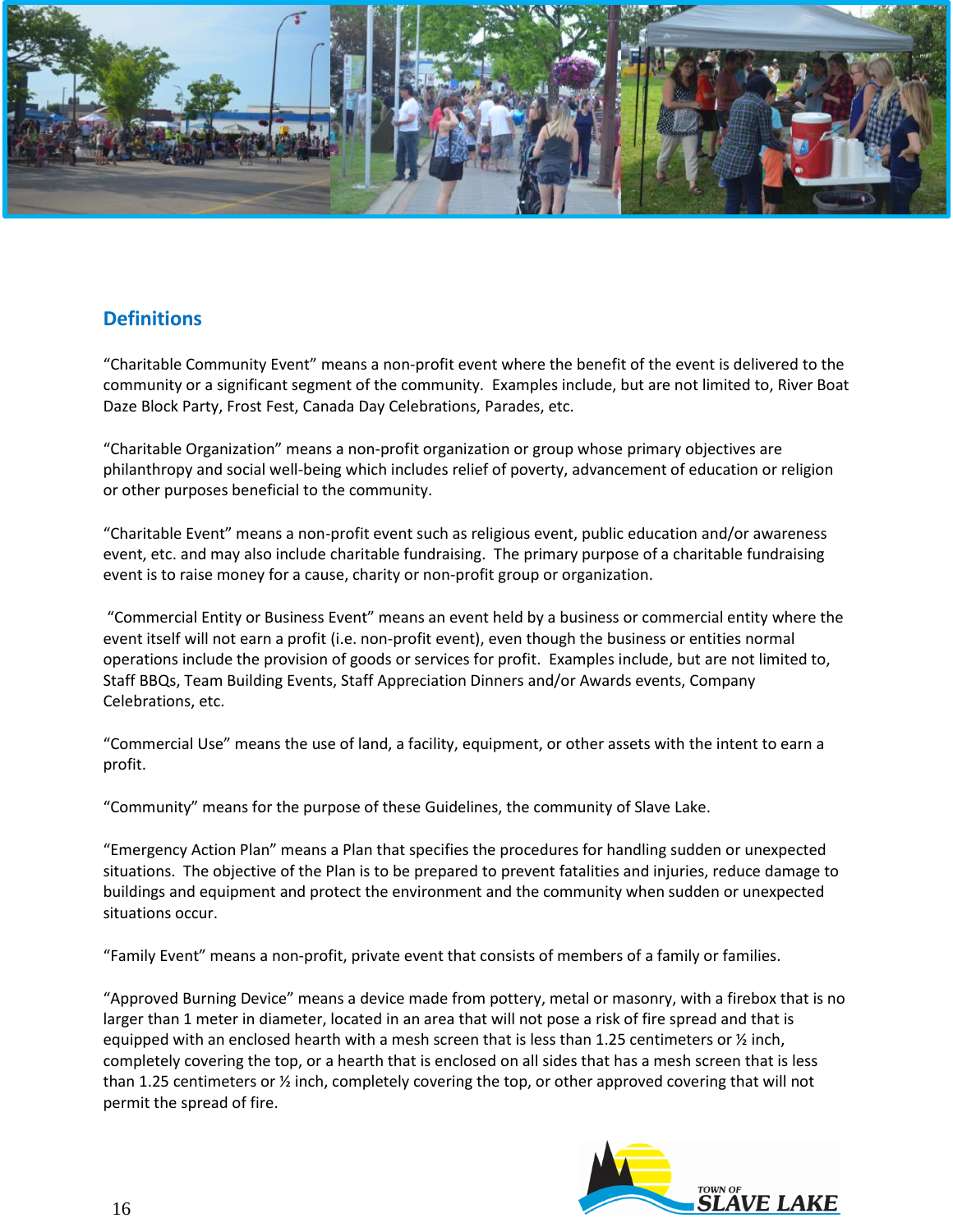

"Fireworks" means a device containing gunpowder and other combustible chemicals that causes a spectacular explosion when ignited, used typically for display or in celebration.

"Green Spaces" means all public parks and open spaces and does not include public Sports Fields (i.e. baseball diamonds and soccer fields).

"Occupying Space / Change in Use Development Permit" means a development permit issued under the Land Use Bylaw which permits the occupancy of space or change in use or change of intensity of use.

"Portable Cooking Device" means any appliance sold or constructed for the purpose of cooking food in the out-of-doors by burning fuel from a liquid fuel tank of less than 2 liters in size or a compressed gas cylinder.

"Public Land or Facility" means land, buildings and/or facilities that are owned by the Town of Slave Lake.

"Private Land or Facility" means land, buildings and/or facilities that are not owned by the Town of Slave Lake.

"Special Event Permit" means a permit issued by the Town under the authority of the Special Event Policy approving and providing conditions for Special Events.

"Walk/Run/Marathon" means an event where participants either walk, run or both on an open specified course for a predetermined distance or length of time. The event can be a sporting competition or may provide awareness, public education or be considered a Charitable Fundraiser.